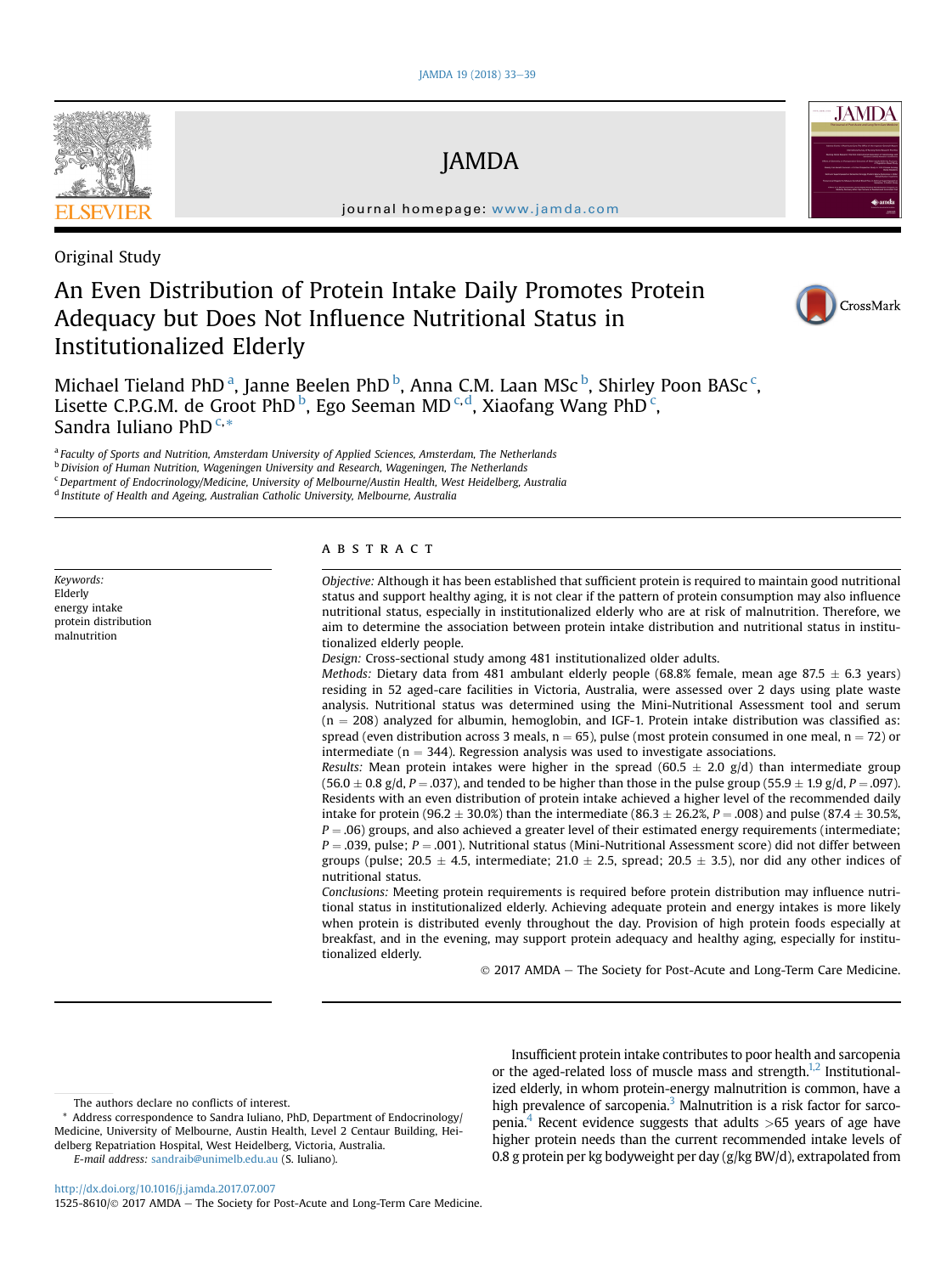adult balance studies, to adequately support muscle and overall health, and to maintain physical function and independence. $5-7$  $5-7$  Protein intakes of 1.0–1.2 g/kg BW/d are considered more appropriate for healthy older adults, with levels of between 1.2 and 1.5 g/kg BW/d suggested for those with acute or chronic illnesses.<sup>5</sup> Despite these recommendations, institutionalized elderly commonly have inadequate protein intakes, with levels below 0.8  $g/kg/d$  observed.<sup>[8,9](#page-5-0)</sup>

Additional to total protein intake, the timing of protein consumption may also influence nutritional status and muscle health. While some short-term studies in both younger and older adults indicate enhanced muscle protein synthesis with an even distribution of protein across 3 main meals, $10-12$  $10-12$  others have reported that the consumption of the majority of protein in 1 meal stimulates muscle protein synthesis more than an even distribution.<sup>[13,14](#page-5-0)</sup> However, the suitability of a single high protein meal for more frail elderly such as those in institutionalized care, and the long-term feasibility of each dietary strategy to slow muscle loss and reduce malnutrition risk, remains unknown.

As there is limited data describing protein intake distribution in institutionalized elderly people and its relationship with nutritional status, we conducted a cross-sectional study in elderly aged-care residents. We hypothesized that an even distribution of protein across 3 meals would be associated with better nutritional status than if the majority of protein was consumed in 1 meal.

# Methods

### Study Design and Participants

Data were collected from a convenience sample of 481 ambulant elderly from 52 aged-care facilities in metropolitan Melbourne and regional Victoria, Australia, between December 2014 and September 2015, as part of baseline assessments for a cluster-randomized placebo-controlled trial. Inclusion criteria for the trial were (1) facilities required accreditation by the Australian Aged-Care Quality Agency and (2) they accommodated ambulant residents. The inclusion criteria for this study were being ambulant and older than 70 years of age, as recommendations for protein and energy intake differ for elderly above or below 70 years of age.<sup>15</sup> The overall study was approved by the Human Research Ethics Committee of Austin Health (Project No. 04958) and is registered with the Australian and New Zealand Clinical Trials Registry (ACTRN 12613000228785). Written informed consent was obtained from all participants, or their next of kin.

#### Dietary Assessment

Food provision in residential aged-care follow 4-week menu cycles, with foods prepared on-site. Meal service typically consisted of a continental-style breakfast (occasional hot breakfast), a mid-day meal providing a hot dish and dessert, an evening meal consisting of soup and choice of a hot or cold dish and dessert, and morning, afternoon and evening snacks. Dairy was consumed at breakfast if cereal/ porridge was provided, main meals tended to contain a serving of meat, and dairy if a dairy-based dessert is offered, and snacks tended to consist of plant-based proteins (grain), often consisting of cakes and biscuits.

Trained dietitians determined dietary intake on 2 random days using the validated method of visual estimation of plate waste.<sup>[16](#page-5-0)</sup> All foods and beverages were compared against a weighed, "standard" serving size using a 7-point scale that represents portions of each food remaining; 0 = no food remaining,  $+M$  = mouthful remaining,  $1/4 = \frac{1}{4}$ remaining,  $1/2 = \frac{1}{2}$  remaining,  $3/4 = \frac{3}{4}$  remaining,  $-M = 1$  mouthful consumed,  $1 =$  no food eaten. Meals served were rated against the standard meal (medium given the value of 100%); small serving  $= 75%$ , large serving  $= 125\%$ , extra-large serving  $= 150\%$ . All components of standard serves were weighed on a digital food scale  $(\pm 1g)$  (Sohnele Page Profi, Nassau, Germany). Mean dietary intake of protein and energy was calculated per day and per meal using Foodworks v 7 (Xyris Software, Brisbane, Australia). The food composition values used to calculate nutrient intakes were derived from product-specific nutritional information on packaging. When packaging information was not available, nutrient values were obtained from Nutrient Tables for use in Australia 2010 and Food Standards Australia New Zealand  $2010.<sup>17</sup>$ 

Proportion of recommended dietary intake (RDI) for protein were based on Australian standards and calculated separately for men and women using the weight of residents (ie, RDI; men  $>$  70 years; 1.07 g/ kg and women  $>$  70 years; 0.94 g/kg). These levels are higher than the internationally recognized RDA of 0.8 g/kg BW.<sup>15</sup> Estimated energy requirements (EER) were based on nutrient reference values equations.<sup>15</sup> Energy intake was calculated as total energy intake per day (kJ/d), and as the percentage of EER achieved (%EER).

#### Analysis of Protein Intake and Distribution

Total protein intake was calculated for residents in whom accurate data was obtained for all 3 main meals (breakfast, lunch, dinner) and 3 between-meal snacks (including intentionally missed meals/snacks) on at least 1 of the 2 assessment days. Protein intake per meal occasion was calculated as the mean of both meals when both assessment days were available, otherwise the observed meal intake of the single day was used.

Dietary protein intake was expressed as total protein intake  $(g/d)$ , per kilogram body weight (g/kg/d), and percentage of the RDI for protein. The number of residents reaching the RDI for protein was also calculated. Furthermore, protein intakes (g) per meal occasion (breakfast, lunch, dinner) and snack (morning and afternoon teas and supper) were calculated.

The study population was divided into 3 groups: a spread, intermediate, or pulse group. The spread diet is defined as a diet providing protein in equal amounts over 3 main meals (breakfast, lunch, dinner) with a maximum difference of 10% of protein intake between each meal. The pulse diet is defined as a diet providing 50% or more of the daily protein intake in 1 meal (breakfast, lunch, or dinner). The intermediate group had a protein intake distribution between these 2 criteria.

# Nutritional Status

A trained dietitian assessed each participant to determine nutritional status using the Mini-Nutritional Assessment (MNA) tool (Nestlé Nutrition Institute, Vevey, Switzerland). The MNA involves 18 questions, with a maximum total score of 30 points. The MNA categorizes older adults into 3 categories: malnourished (score below 17); at risk of malnutrition (score between 17 and 23.5); or normal nutritional status (score between 24 and 30).

#### Anthropometric Measurements

Body weight was obtained from facility documentation as it is measured monthly in residents. Ulna length (UL) was used to estimate height using the following equation; males, height (cm) =  $4.605UL+1.308age+28.003$  ( $R^2$  = 0.96); female, height  $(cm) = 4.459UL+1.315age+31.485 (R<sup>2</sup> = 0.94).$ <sup>18,19</sup> UL has been validated for use in elderly populations as it is less affected by aging than standing height. $^{18,20}$  Body mass index was calculated; weight (kg)/height $^2$  (m $^2$ ). A BMI score of <18.5 was used as the cut-off for underweight.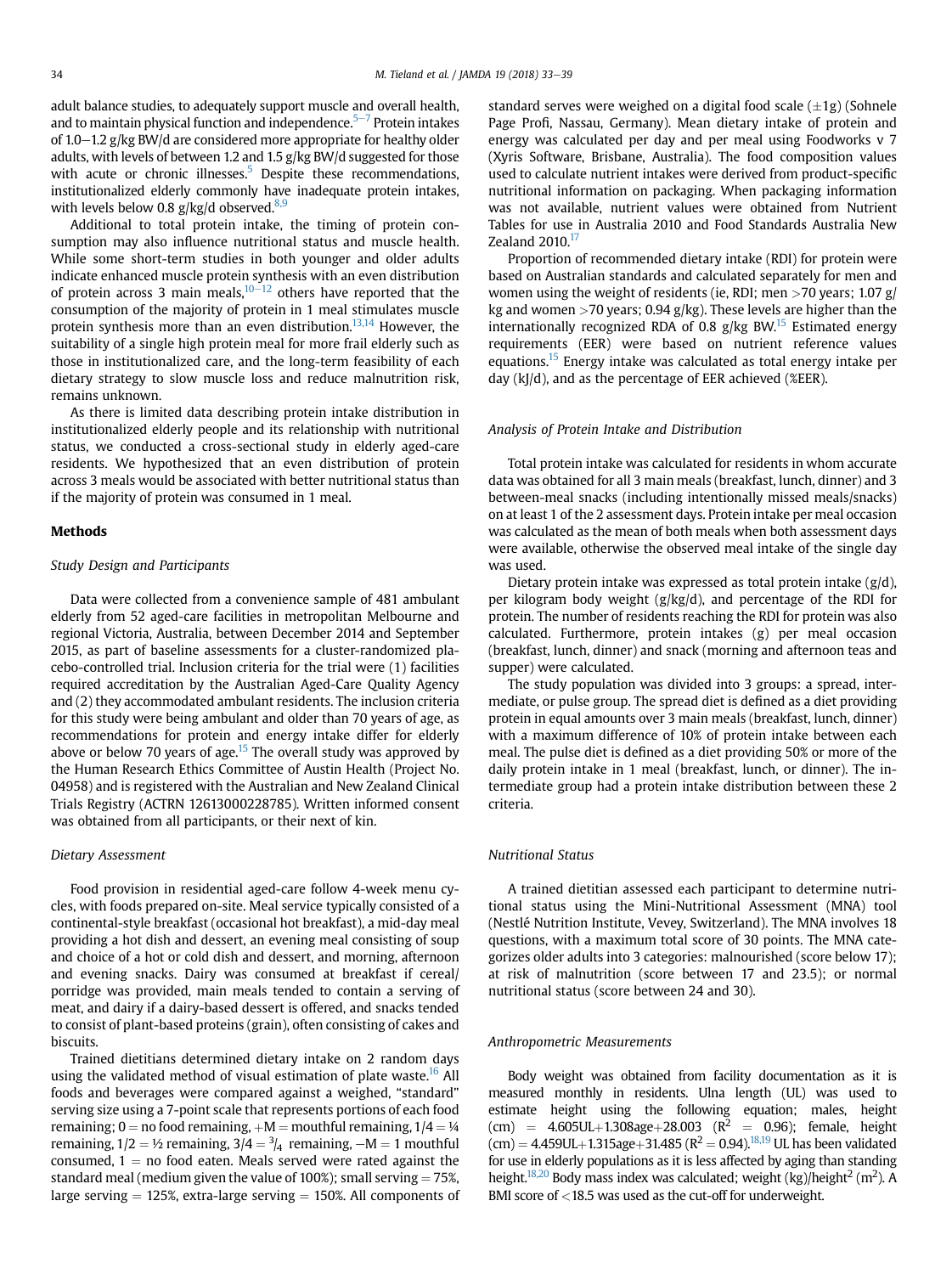# Biochemistry

A subsample of 137 female and 71 male persons underwent morning fasting blood tests analyzed for albumin (Roche Sysmex and Cobas 701; Roche Diagnostics, Indianapolis, IN), hemoglobin (Roche Sysmex XN20 analyzer), and IGF-1 (Liason; DiaSorin, Saluggia, Italy); coefficient of variation: 1%–5%. Normal references ranges were; albumin ( $> 80$  years; men and women,  $32-43$  g/L;  $50-79$  years; women 33–44 g/L; men 34–45 g/L), hemoglobin (women 120–165 g/ L, men  $130-185$  g/L), and IGF-1 (13-50 nmol/L). Values less than the reference ranges were considered low.

## Statistical Analysis

For all statistical analyses SPSS v 22.0 (IBM, Armonk, NY) software was used. Differences in baseline characteristics and in protein and energy intake between the 3 groups were tested with 1-way analysis of variance with Turkey honestly significant difference procedure for post hoc pairwise comparisons) or the Kruskal-Wallis test for continuous variables. Pearson  $\chi^2$  test was used to test differences between groups for categorical variables. To study the association between MNA score and protein intake distribution, ordinal regression was used with MNA categories as the outcome variable and the 3 diet groups (pulse, spread, and intermediate) as exposure. The intermediate group served as the reference category. MNA was divided in 3 categories: normal nutritional status, at risk of malnutrition, and malnourished. The crude model and a model adjusted for sex were used in the regression analysis. A P value of  $\lt$  0.05 was considered statistically significant (2-tailed).

# Results

#### Characteristics of the Participants

Of 550 residents screened, 481 met the inclusion criteria. Residents were excluded due to being  $\langle 70 \rangle$  years of age (n = 15), not being ambulant ( $n = 17$ ), incomplete dietary assessment ( $n = 12$ ), and missing anthropometric data ( $n = 25$ ). The study population consisted of 150 male (31.2%) and 331 female participants (68.8%), mean age 87.5  $\pm$  6.3 years and mean BMI 25.9  $\pm$  5.3 kg/m<sup>2</sup> (Table 1). Male participants were on average younger (85.9  $\pm$  7.0 vs 88.3  $\pm$  5.7 years;  $P = .004$ ), taller, and heavier than female participants, but they did not differ in BMI. Sixty-five residents met the criteria for a spread diet, and 72 met the criteria for a pulse diet. The remaining residents ( $n = 344$ ; 71.5%) were classified as intermediate.

Based on MNA score, the majority of residents (65.9%) were at risk of malnutrition, 12.9% were malnourished, with the remaining 21.2% considered to be of normal nutritional status. No significant differences in MNA categories or mean MNA scores were observed between the protein distribution groups (Tables 1 and 2). No significant differences were observed between groups for any of the serum markers of nutritional status or BMI [\(Table 3](#page-3-0)). However, following adjustment for age and sex, hemoglobin tended to be higher in the intermediate compared to spread diet group ( $P = .065$ ). No differences were observed between the protein intake distribution groups for the proportion of participants with low levels of albumin (>80 years; men and women <32g/L; 50–79 years; women < 33 g/L; men <34 g/L), hemoglobin (women <120 g/L, men <130 g/L) or IGF-1 (<13 nmol/L), nor low BMI ( $\langle 18.5 \rangle$ , or a composite score (0-5) comprising the number of malnutrition risk factors per resident (data not shown).

#### Protein Intake

Unadjusted values for total dietary protein intake (g/d) did not differ significantly between the spread (60.1  $\pm$  17.7g/d), pulse

#### Table 1

|                               | Pulse<br>$(n = 72)$ | Intermediate<br>$(n = 344)$ | Spread<br>$(n = 65)$ |  |  |
|-------------------------------|---------------------|-----------------------------|----------------------|--|--|
| Sex, n (%)                    |                     |                             |                      |  |  |
| Male                          | 22 (30.6%)          | 111 (32.3%)                 | 17 (26.2%)           |  |  |
| Female                        | 50 (69.4%)          | 233 (67.7%)                 | 48 (73.8%)           |  |  |
| Age $(y)$                     |                     |                             |                      |  |  |
| Total                         | $87.1 \pm 6.6$      | $87.6 \pm 6.3$              | $87.7 \pm 6.0$       |  |  |
| Men                           | $85.7 + 6.8$        | $86.2 + 7.1$                | $84.0 + 7.1$         |  |  |
| Women                         | $87.7 \pm 6.5$      | $88.3 \pm 5.7$              | $89.0 \pm 5.0$       |  |  |
| Weight (kg)                   |                     |                             |                      |  |  |
| Total                         | $67.0 + 18.6$       | $68.7 + 15.3$               | $65.9 + 12.7$        |  |  |
| Men                           | $76.3 + 21.7$       | $75.6 \pm 14.3$             | $76.1 \pm 11.0$      |  |  |
| Women                         | $63.0 \pm 15.7$     | $65.4 + 14.6$               | $62.3 + 11.3$        |  |  |
| Height (m)                    |                     |                             |                      |  |  |
| Total                         | $1.62 + 0.07$       | $1.62 + 0.08$               | $1.61 + 0.08$        |  |  |
| Men                           | $1.69 \pm 0.07$     | $1.70 + 0.06$               | $1.71 \pm 0.05$      |  |  |
| Women                         | $1.59 \pm 0.05$     | $1.58 \pm 0.05$             | $1.57 \pm 0.05$      |  |  |
| BMI, $(kg/m2)$                |                     |                             |                      |  |  |
| Total                         | $25.7 \pm 5.9$      | $26.0 \pm 5.3$              | $25.4 \pm 4.2$       |  |  |
| Men                           | $26.5 + 6.1$        | $26.0 + 4.6$                | $25.9 \pm 3.4$       |  |  |
| Women                         | $25.3 \pm 5.8$      | $26.1 \pm 5.7$              | $25.2 \pm 4.5$       |  |  |
| Medication use $>3/d$ , n (%) |                     |                             |                      |  |  |
| Total                         | 9(12.5)             | 37(10.8)                    | 9(13.8)              |  |  |
| Men                           | 5(22.7)             | 8(7.2)                      | 2(11.8)              |  |  |
| Women                         | 4(8.0)              | 29 (12.4)                   | 7(14.6)              |  |  |
| MNA category, n (%)           |                     |                             |                      |  |  |
| Well-nourished                | 14 (19.4)           | 76 (22.1)                   | 12(18.5)             |  |  |
| At risk                       | 46 (63.9)           | 228 (66.3)                  | 43 (66.2)            |  |  |
| Malnourished                  | 12(16.7)            | 40 (11.6)                   | 10(15.4)             |  |  |
| MNA score                     |                     |                             |                      |  |  |
| Total                         | $20.5 + 5.0$        | $21.0 \pm 3.5$              | $21.0 \pm 3.5$       |  |  |

Data expressed as mean  $\pm$  standard deviation unless otherwise stated.

 $(55.9 \pm 22.3g/d)$ , or intermediate diet group  $(56.0 \pm 15.0g/d)$  (P = .183). However, after adjusting for sex, the difference between the spread and intermediate groups reached significance ( $P = .037$ ), and the difference between the spread and pulse groups trended toward significance ( $P = .097$ ) [\(Table 2\)](#page-3-0). Relative protein intake was higher in the spread (0.93  $\pm$  0.28 g/kg BW/d) compared with intermediate group  $(0.84 \pm 0.25$ g/kg BW/d, P = .012 after adjustment for sex), and tended to be higher than the pulse group (0.85  $\pm$  0.30 g/kg BW/d, P = .078 after adjustment for sex), but no differences were observed between the pulse and intermediate groups. Residents achieved a higher level of the recommended protein intake in the spread (96.2  $\pm$  30.0%) compared with intermediate (86.3  $\pm$  26.2%, P = .012 after adjustment for sex) and pulse (87.4  $\pm$  30.5%, P = .072 after adjustment for sex) groups.

#### Energy Intake

Energy intake expressed as kJ/d and as a percentage of the estimate energy requirement (%EER), differed between groups. Both the spread  $(6826 \pm 1564 \text{ kJ/d}, P < .001)$  and intermediate diet groups  $(6495 \pm 1527 \text{ kJ/d}, P < .01)$  had significantly higher energy intakes than the pulse group (5774  $\pm$  1765 kJ/d), and there was a trend toward greater energy intake in the spread compared to intermediate group after adjusting for sex ( $P = .056$ ). Energy intake as a % of requirement was greater for the spread group (93.7  $\pm$  19.7%) compared with both the intermediate (87.6  $\pm$  19.3%, P = .039) and pulse (78.6  $\pm$  21.8%,  $P < .001$ ) groups after adjusting for sex. %EER was also greater for the intermediate compared to pulse group ( $P < .001$ ). A trend toward group differences in the proportion of residents that achieved their EER was observed ( $P = .101$ ), which may have been driven by the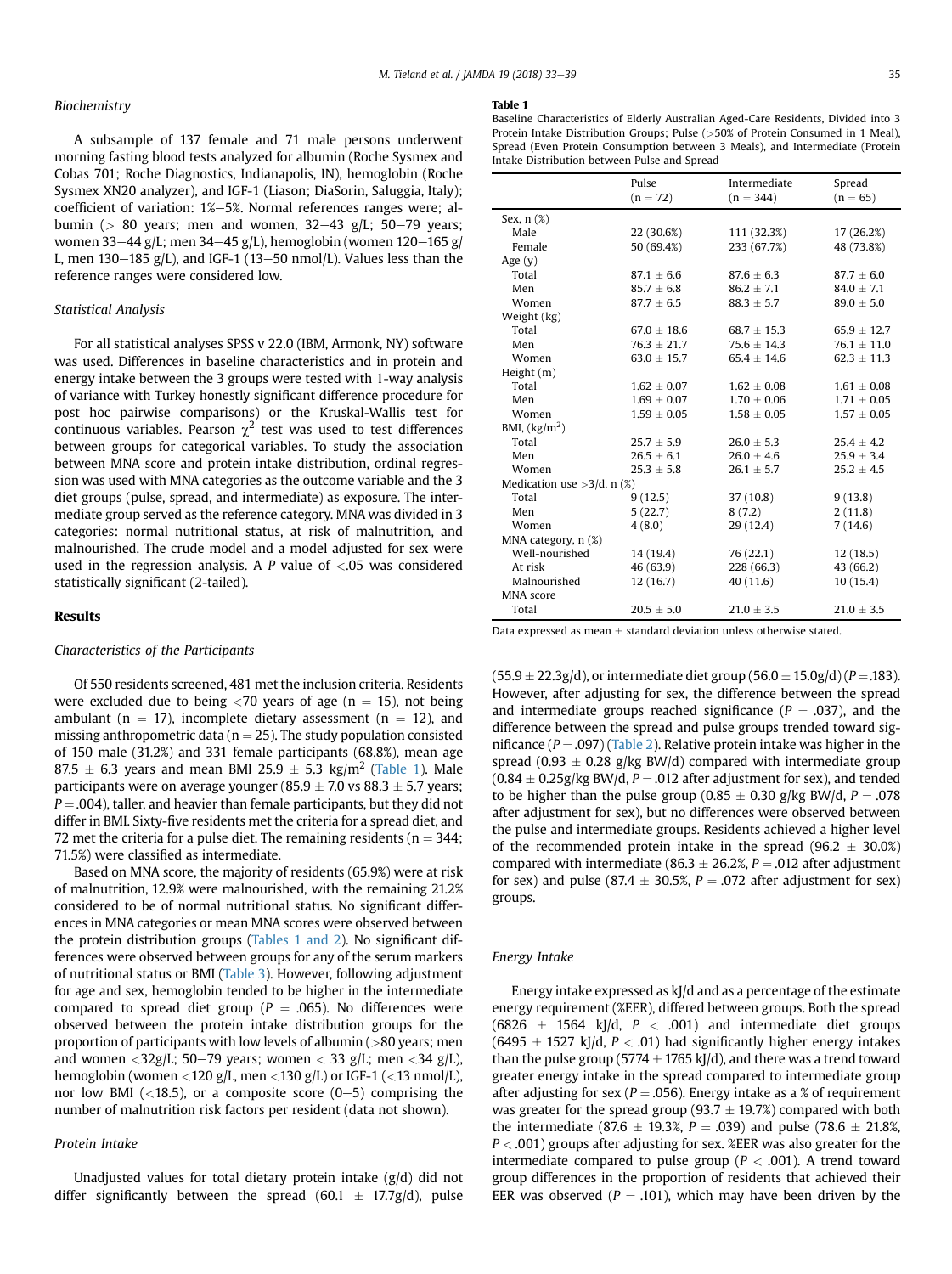# <span id="page-3-0"></span>Table 2

Nutritional Status and Dietary Protein and Energy Intakes of Elderly Australian Aged-Care Resident Based on Their Protein Intake Distribution; Pulse (>50% of Protein Consumed in 1 Meal), Spread (Even Protein Consumption between 3 Meals), and Intermediate (Protein Intake Distribution between Pulse and Spread)

|                                 | Groups                      |                                          |                                  | P Values   |            |        |
|---------------------------------|-----------------------------|------------------------------------------|----------------------------------|------------|------------|--------|
|                                 | Pulse ( $n = 72$ ; 22 male) | Intermediate (I) ( $n = 344$ ; 111 male) | Spread (S) ( $n = 65$ ; 17 male) | Pulse vs I | Pulse vs S | I vs S |
| <b>MNA Score</b>                |                             |                                          |                                  |            |            |        |
| Women                           | $20.0 \pm 5.0$              | $21.0 \pm 3.5$                           | $20.5 \pm 4.0$                   | .295       | .787       | .805   |
| Men                             | $21.5 \pm 4.5$              | $21.0 \pm 3.5$                           | $21.5 \pm 2.0$                   | .837       | .998       | .900   |
| Total group (crude)             | $20.5 \pm 4.5$              | $21.0 \pm 3.5$                           | $20.5 \pm 3.5$                   | .586       | .888       | .932   |
| Protein $(g/d)$                 |                             |                                          |                                  |            |            |        |
| Women                           | $50.4 \pm 16.3$             | $53.8 \pm 13.9$                          | $58.5 \pm 17.0$                  | .303       | .020       | .117   |
| Men                             | $68.3 \pm 28.7$             | $60.7 \pm 16.2$                          | $64.7 \pm 19.3$                  | .202       | .831       | .691   |
| Total group (crude)             | $55.9 \pm 22.3$             | $56.0 \pm 15.0$                          | $60.1 \pm 17.7$                  | .996       | .297       | .169   |
| Total group (Adj)*              | $55.9 \pm 1.9$              | $56.0 \pm 0.8$                           | $60.5 \pm 2.0$                   | .988       | .097       | .037   |
| Protein $(g/kg/d)$              |                             |                                          |                                  |            |            |        |
| Women                           | $0.82 \pm 0.28$             | $0.85 \pm 0.25$                          | $0.95 \pm 0.29$                  | .796       | .040       | .036   |
| Men                             | $0.91 \pm 0.34$             | $0.82 \pm 0.23$                          | $0.86 \pm 0.26$                  | .251       | .818       | .776   |
| Total group (crude)             | $0.85 \pm 0.30$             | $0.84 \pm 0.25$                          | $0.93 \pm 0.28$                  | .946       | .175       | .028   |
| Total group (Adj)*              | $0.85 \pm 0.03$             | $0.84 \pm 0.03$                          | $0.93 \pm 0.03$                  | .760       | .078       | .012   |
| Protein (% RDI)                 |                             |                                          |                                  |            |            |        |
| Women                           | $87.7 \pm 30.0$             | $90.5 \pm 27.1$                          | $101.6 \pm 30.4$                 | .796       | .040       | .036   |
| Men                             | $86.6 \pm 32.3$             | $77.3 \pm 21.8$                          | $81.1 \pm 23.7$                  | .216       | .752       | .813   |
| Total group (crude)             | $87.4 \pm 30.5$             | $86.3 \pm 26.2$                          | $96.2 \pm 30.0$                  | .947       | .145       | .021   |
| Total group (Adj)*              | $87.3 \pm 3.2$              | $86.4 \pm 1.4$                           | $95.6 \pm 3.3$                   | .794       | .072       | .012   |
| Protein (n and % above the RDI) |                             |                                          |                                  |            |            |        |
| Women                           | 16/50 (32.0)                | 78/233 (33.5)                            | 23/48 (47.9)                     | .979       | .226       | .138   |
| Men                             | 6/22(27.2)                  | 17/111 (15.3)                            | 3/17(17.6)                       | .371       | .713       | .970   |
| Total group                     | 22/72 (30.5)                | 95/344 (27.6)                            | 26/65 (40.0)                     | .873       | .448       | .112   |
| Energy (kJ/d)                   |                             |                                          |                                  |            |            |        |
| Women                           | $5424 \pm 1603$             | $6199 \pm 1354$                          | $6512 \pm 1345$                  | .001       | .000       | .333   |
| Men                             | $6570 \pm 1985$             | $7115 \pm 1680$                          | $7711 \pm 1827$                  | .375       | .110       | .391   |
| Total group (crude)             | $5774 \pm 1795$             | $6495 \pm 1527$                          | $6826 \pm 1564$                  | .001       | .000       | .267   |
| Total group (Adj)*              | $5780 \pm 178$              | $6484 \pm 81$                            | $6875 \pm 187$                   | .000       | .000       | .056   |
| Energy (% EER)                  |                             |                                          |                                  |            |            |        |
| Women                           | $79.5 \pm 22.7$             | $89.9 \pm 19.3$                          | $96.0 \pm 19.7$                  | .003       | .000       | .131   |
| Men                             | $76.3 \pm 20.2$             | $82.9 \pm 18.4$                          | $86.5 \pm 18.5$                  | .297       | .224       | .743   |
| Total group (crude)             | $78.6 \pm 21.8$             | $87.6 \pm 19.3$                          | $93.7 \pm 19.7$                  | .001       | .000       | .066   |
| Total group (Adj)*              | $78.5 \pm 2.3$              | $87.7 \pm 1.1$                           | $93.2 \pm 2.4$                   | .000       | .000       | .039   |
| Energy (n and % above the EER)  |                             |                                          |                                  |            |            |        |
| Women                           | 10/50(20.0)                 | 68/233 (29.2)                            | 19/48 (39.6)                     | .397       | .085       | .319   |
| Men                             | 3/22(13.6)                  | 17/111 (15.3)                            | 3/17(17.6)                       | .979       | .938       | .967   |
| Total group                     | 13/72 (18.1)                | 85/344 (24.7)                            | 22/65 (33.8)                     | .461       | .084       | .262   |

Data expressed as mean  $\pm$  standard deviation unless otherwise stated.

P values were derived from post-hoc Turkey honestly significant difference (HSD) procedure for observed means.

\*Mean  $\pm$  standard error of the mean adjusted for sex.

#### Table 3

Biomarkers of Nutritional Status for Elderly Australian Aged-Care Resident Based on Their Protein Intake Distribution; Pulse (>50% of Protein Consumed in 1 Meal), Spread (Even Protein Consumption between 3 Meals), and Intermediate (Protein Intake Distribution between Pulse and Spread)

|                      | Groups                     |                                         |                               | P Values   |            |        |
|----------------------|----------------------------|-----------------------------------------|-------------------------------|------------|------------|--------|
|                      | Pulse ( $n = 22$ ; 7 male) | Intermediate (I) ( $n = 159$ ; 58 male) | Spread $(S)$ (n = 27; 6 male) | Pulse vs I | Pulse vs S | I vs S |
| Hemoglobin $(g/L)$   |                            |                                         |                               |            |            |        |
| Women                | $128.3 \pm 10.4$           | $126.7 \pm 14.1$                        | $118.8 \pm 19.5$              | .918       | .137       | .066   |
| Men                  | $126.6 \pm 16.4$           | $133.0 \pm 15.5$                        | $134.8 \pm 17.7$              | .565       | .617       | .962   |
| Total (crude)        | $127.8 \pm 12.3$           | $129.0 \pm 14.9$                        | $122.4 \pm 19.9$              | .931       | .441       | .096   |
| Total $(sex)^*$      | $127.9 \pm 3.2$            | $128.9 \pm 1.2$                         | $123.1 \pm 2.9$               | .781       | .272       | .071   |
| Total (sex, age) $*$ | $127.6 \pm 3.2$            | $128.9 \pm 1.2$                         | $123.1 \pm 2.9$               | .704       | .297       | .065   |
| $IGF-1$ ( $nmol/L$ ) |                            |                                         |                               |            |            |        |
| Women                | $17.0 \pm 6.4$             | $15.4 \pm 6.1$                          | $14.1 \pm 5.3$                | .550       | .301       | .656   |
| Men                  | $17.9 \pm 3.6$             | $15.7 \pm 6.2$                          | $18.7 \pm 8.5$                | .674       | .970       | .520   |
| Total (crude)        | $17.3 \pm 5.6$             | $15.5 \pm 6.1$                          | $15.1 \pm 6.3$                | .387       | .422       | .950   |
| Total $(sex)^*$      | $17.3 \pm 1.2$             | $15.5 \pm 0.5$                          | $15.2 \pm 1.2$                | .174       | .224       | .836   |
| Total (sex, age)*    | $17.2 \pm 1.2$             | $15.5 \pm 0.5$                          | $15.2 \pm 1.2$                | .205       | .242       | .812   |
| Albumin $(g/L)$      |                            |                                         |                               |            |            |        |
| Women                | $34.9 \pm 2.9$             | $36.0 \pm 3.9$                          | $35.7 \pm 4.0$                | .518       | .769       | .960   |
| Men                  | $35.6 \pm 1.8$             | $37.0 \pm 3.1$                          | $38.9 \pm 2.4$                | .440       | .099       | .268   |
| Total (crude)        | $35.1 \pm 2.6$             | $36.4 \pm 3.6$                          | $36.5 \pm 3.9$                | .236       | .331       | .982   |
| Total $(sex)^*$      | $35.1 \pm 0.7$             | $36.3 \pm 0.3$                          | $36.6 \pm 0.7$                | .129       | .134       | .691   |
| Total (sex, age)*    | $35.1 \pm 0.7$             | $36.3 \pm 0.3$                          | $36.6 \pm 0.7$                | .100       | .116       | .715   |

Data expressed as mean  $\pm$  standard deviation unless otherwise stated.

P values derived from post-hoc Turkey honestly significant difference (HSD) procedure for observed means.

 $*$ Mean  $\pm$  SEM, adjusted for sex.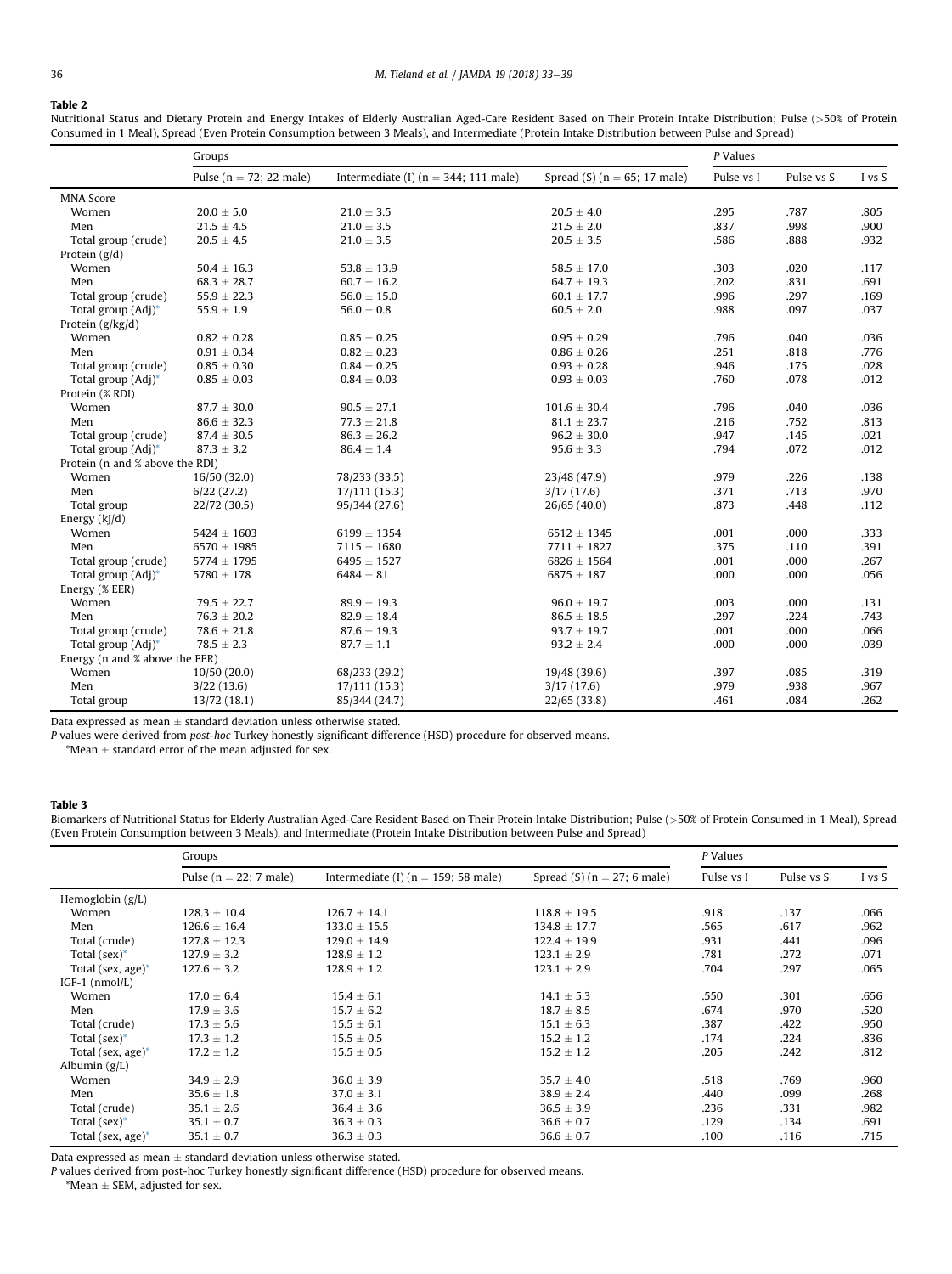#### Table 4

Protein Intake (g) per Meal and Snack in Elderly Australian Aged-Care Resident Based on Their Protein Intake Distribution; Pulse (>50% of Protein Consumed in 1 Meal), Spread (Even Protein Consumption between 3 Meals) and Intermediate (Protein Intake Distribution between Pulse and Spread)

|                  | Pulse          | Intermediate            | Spread                 |
|------------------|----------------|-------------------------|------------------------|
| <b>Breakfast</b> | $9.7 + 4.5^*$  | $12.4 \pm 5.4^{*.1}$    | $16.2 + 5.3$           |
| Morning snack    | $1.2 + 1.2^*$  | $1.9 + 2.0^{\dagger}$   | $2.4 + 2.2$            |
| Lunch            | $24.3 + 12.1*$ | $19.6 + 7.3^{\dagger}$  | $17.5 + 6.2^{\dagger}$ |
| Afternoon snack  | $1.7 + 1.9^*$  | $2.8 \pm 3.6^{\dagger}$ | $3.4 + 4.5$            |
| Dinner           | $18.6 + 15.7$  | $16.7 + 7.0$            | $17.1 + 5.5$           |
| Evening snack    | $1.3 + 1.9^*$  | $2.3 + 2.8$             | $3.1 + 3.7$            |

Data are presented as mean  $\pm$  standard deviation.

\*Significantly different from spread diet (post-hoc Turkey honestly significant difference (HSD) procedure for pairwise comparison,  $P < .05$ ).

<sup>†</sup>Significantly different from pulse diet (post-hoc Turkey honestly significant difference (HSD) procedure for pairwise comparison,  $P < .05$ ).

difference observed between the spread and pulse groups (33.8% vs 18.1%,  $P = .084$ ).

### Protein Distribution and Intake at Meals

Protein intake differed between groups for most meal occasions, except dinner (Table 4). The pulse group consumed significantly more protein during lunch (24.3  $\pm$  12.1g) than the intermediate  $(19.6 \pm 7.3 \text{ g}, P < .001)$  or spread group  $(17.5 \pm 6.2 \text{ g}, P < .001)$ , but both groups consumed more protein at morning and evening snacks than the pulse group. The protein content at breakfast was higher for the spread group (16.2  $\pm$  5.3g, both P < .001) compared with the intermediate (12.4  $\pm$  5.4g) and pulse groups (9.7  $\pm$  4.5g).

# Discussion

In this cohort of institutionalized elderly, after adjusting for sex, both absolute and relative protein intakes were higher in the spread than pulse or intermediate protein distribution groups. Furthermore, absolute energy intake and percentage of energy requirements (%EER) achieved were higher, or tended to be higher in the spread compared with the intermediate and pulse groups. No group differences in nutritional status were observed between the 3 protein intake distribution groups.

#### Protein Distribution and Protein Intake

Protein adequacy was more likely with a spread than pulse distribution. However, relative protein still remained below the suggested 1.0-1.2 g/kg BW, so by recommended standards, protein intake was still inadequate. $21$ 

Kim et  $al^{22}$  $al^{22}$  $al^{22}$  observed that in healthy older adults (mean age  $\sim$  65 years), the provision of protein at  $\sim$  1.5g/kg BW stimulated muscle protein synthesis more than an intake equivalent to  $\sim$  0.8 g/kg BW, irrespective of distribution being pulse or spread. Furthermore, prior comparisons of muscle protein synthesis between spread and pulse protein distribution in adults and the elderly have yielded inconsistent results, however, all have utilized protein intakes  $>1$  g/kg BW, which reinforces the notion that protein adequacy is likely required for the efficacy of changes in distribution on muscle protein synthesis to be apparent.<sup>[11,13,14,23,24](#page-5-0)</sup>

Our results indicate that protein adequacy was more achievable in the spread than pulse distribution of protein. Therefore, in institutionalized elderly this may be a preferred means of enhancing protein intake, so options to provide sufficient protein at each meal need to be explored, in particular at breakfast and in the evening. Providing high protein foods (eg, dairy foods at meals is a relatively simple method). $25$ 

Mila et  $al^{26}$  observed that with the provision (and consumption) of sufficient servings of meat and dairy foods, nursing home residents achieved recommended intakes for protein, with a median intake of 1g/kg BW. The distribution of the protein was not specified, however, the most consumed protein-rich food was milk, which was consumed mostly at breakfast. Others have also reported that breakfast is the lowest protein-containing meal, so strategies to augment protein intake at breakfast may be beneficial.<sup>8</sup>

Another method of enhancing protein intake is food fortification. $27$ In a single blind randomized trial in 34 older rehabilitation patients, van Til et al<sup>[28](#page-6-0)</sup> used protein-fortified bread and yogurt to enhance protein intake compared to non-fortified equivalent foods. Protein intake was significantly greater ( $\sim$  43 g) ( $P < .001$ ) in the intervention group compared to controls. Product consumption was ad lib resulting in; protein intake during breakfast and lunch being augmented, a more spread distribution of protein, and patients achieving at least 25g of protein intake per meal. Expanding the choices of proteinfortified foods may facilitate protein intake at all three meals, and may provide for high-protein snacks between meals.

On-site food fortification by food service staff is potentially feasible, but it has been observed that without adequate training of food service staff the benefits are limited. $29,30$  Moreover, Morilla-Herrera et al<sup>[31](#page-6-0)</sup> noted that, although on-site fortification may be considered a cheaper option than pre-fortified products, labor costs to prepare the foods also need to be considered.

Current recommendations suggest that to optimize muscle protein synthesis, each meal should contain at least 25 g of protein.<sup>21</sup> In our cohort of aged-care residents, regardless of distribution, mean protein intake at meals were below this recommended level, with only those consuming a pulse type distribution nearing this level of protein intake at lunchtime. Even so, as the suggested level of protein intake was not achieved, the ability to maximize an anabolic response was likely limited. As the spread protein distribution was more favorable to achieve protein adequacy, the provision of protein containing foods to provide at least 25 g of protein at each meal is recommended.

#### Protein Distribution and Energy Intake

Absolute energy intake and % of energy requirement achieved was higher in the spread compared with the intermediate and pulse groups. This further supports the notion that a spread distribution can potentially facilitate a greater protein intake if foods provided contain sufficient protein, so menus should be planned accordingly. In contrast to Mila et  $al^{26}$  $al^{26}$  $al^{26}$  who observed that the provision of sufficient meat and dairy foods enabled nursing home residents to achieve protein adequacy, Iuliano et al $^{9,32}$  $^{9,32}$  $^{9,32}$  observed that if the recommended number of servings of meat and/or dairy foods were not provided, residents consumed insufficient protein  $\left($  < 1 g/kg BW). Concomitantly, the consumption of discretionary foods was in excess of recommended levels, so substitution of these foods with high-protein alternatives would likely promote protein adequacy.

#### Protein Distribution and Nutritional Status

Overall protein and energy intakes were below recommended levels, so it could be postulated that any potential differences in nutritional status as a result of protein distribution may have been masked by the inadequate intakes of both protein and energy.

Few studies have reported on protein distribution and nutritional status. Bollwein et al $^{33}$  observed in community dwelling elderly  $\geq$ 75 years of age, that frail elderly consumed less protein at breakfast, and more atlunchtime (pulse distribution) compared to pre-frail and non-frail elderly people. However, the frail elderly were; older, more were female and lived alone, were prescribed more medications, and had greater difficulties eating than the less frail elderly people. Also, irrespective of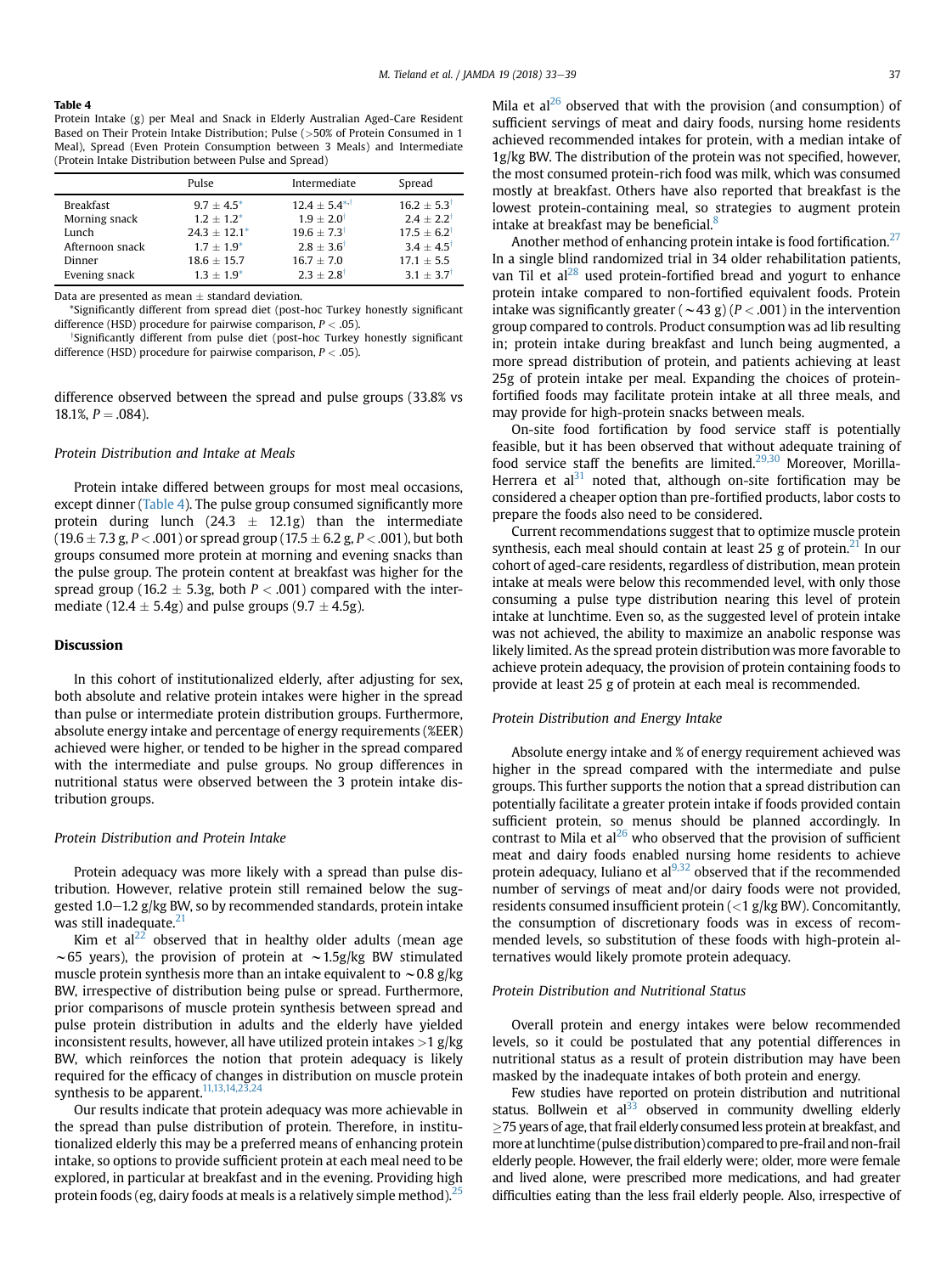<span id="page-5-0"></span>frailty status, absolute and relative protein intakes did not differ by group, and mean protein intake was  $>1$  g/kg BW. Farsijani et al<sup>10</sup> observed in a sample of over 700 elders aged  $67-84$  years with mean protein intakes  $>1$ g/kg BW, that protein intake was lower at breakfast compared to lunch and dinner (pulse distribution) in both sexes, but amore even distribution was associated with higher lean mass. In an 8-week randomized-controlled trial Kim et al<sup>[34](#page-6-0)</sup> observed no differences in changes to lean mass, muscle strength or function in a sample of 14 older adults  $(51–69$  years old) prescribed a pulse (proportion of protein per meal: 15%, 20%, 65%) or even (33%, 33%, 33%) protein diet.<sup>34</sup> However, the sample size was small and mean daily protein intake was 1.1  $g/kg$  BW. These outcomes suggest that the initial focus in the aged-care setting to prevent malnutrition is to foster protein adequacy before the efficacy of protein distribution may be apparent.

We used the MNA tool as the main measure of nutritional status, but it may have been insensitive to differences in protein distribution. Only 1 question on the MNA tool relates to protein intake, so the ability to make substantial changes to scores may relate more to long term protein intake influencing body composition (eg, weight loss, BMI, calf and upper arm circumferences). Therefore, serial measures of body composition, more than just weight alone, may be required to assist in the clinical and nutritional management of residents in relation to protein intake, protein distribution, and a normal nutritional status, that would foster the maintenance of lean mass.

The reliability of a single measure of malnutrition has been questioned, so in isolation each of the additional measures of malnutrition reported may not accurately capture nutritional status of partici-pants.<sup>35</sup> Shakersain et al<sup>[36](#page-6-0)</sup> observed that in adults >60 years of age, malnutrition (MNA-Short form) was associated with higher mortality risk [HR (95%CI); 2.40 (1.56-3.67)], and with the addition of an abnormal biomarkers (eg, low albumin or hemoglobin levels) life expectancy was shortened by a further  $\sim$  1 year. We were unable to differentiate nutritional status between the protein distribution groups even when the biomarkers and BMI were considered together, with or without MNA score.

The limitations of this study include its cross-sectional design, the small number of residents that met the criteria for a spread or pulse diet potentially limiting the power to detect differences if present, and analyses by sex was not feasible given the smaller number of male participants in the sample. Moreover, serum samples were collected on approximately one-half of the cohort so power to detect differences was likely further reduced.

To our knowledge, this is the first study investigating the distribution of protein intake in Australian aged-care residents and the association between protein intake distribution and risk of malnutrition. The study demonstrated the necessity to ensure protein adequacy in aged-care, residents, which was more likely with a spread than pulse distribution. With the aging of the population and the costs associated with malnutrition and sarcopenia, reducing the risk in all aged-care residents by ensuring protein adequacy, would likely reduce the burden of these conditions on the aged-care and health sectors.

In conclusion, menu planning and food provision both fortified and nonfortified needs to provide sufficient opportunities for residents to choose foods that would enable them to meet their protein needs. Meeting protein requirements is needed before protein distribution may influence nutritional status in institutionalized elderly. Achieving adequate protein and energy intakes is more likely when protein is distributed evenly throughout the day. Provision of high protein foods especially at breakfast, and in the evening, may support protein adequacy and healthy aging in institutionalized elderly.

#### Acknowledgments

We thank dieticians; Anishya Gangadharan, Annemarie Murrell, Ashley Webb, Caryn Batchelor, Cassandra Lazar-Walsh, Cassandra Stuchbery, Deanna Lavanty, Ella Smits, Lexie Griffin, Samantha Chiodo, Stephanie Renehan for assisting in data collection. This study was support by grants from Dairy Australia (grant number TP 701722), California Dairy Research Foundation, National Dairy Council, Aarhus University Hospital and Danish Dairy Research Foundation, Fonterra Co-operative Group Ltd, Dutch Dairy Association and the Dairy Council of California. The funders played no role in the design, execution or analysis of this data.

### References

- 1. [Bonjour JP, Schurch MA, Rizzoli R. Nutritional aspects of hip fractures. Bone](http://refhub.elsevier.com/S1525-8610(17)30405-X/sref1) [1996;18:139S](http://refhub.elsevier.com/S1525-8610(17)30405-X/sref1)-[144S.](http://refhub.elsevier.com/S1525-8610(17)30405-X/sref1)
- 2. [Agarwal E, Miller M, Yaxley A, Isering E. Malnutrition in the elderly: A narrative](http://refhub.elsevier.com/S1525-8610(17)30405-X/sref2) [review. Maturitas 2013;76:296](http://refhub.elsevier.com/S1525-8610(17)30405-X/sref2)-[302.](http://refhub.elsevier.com/S1525-8610(17)30405-X/sref2)
- 3. [Chen JS, Sambrook PN, Simpson JM, et al. Risk factors for hip fracture among](http://refhub.elsevier.com/S1525-8610(17)30405-X/sref3) [institutionalised older people. Age Ageing 2009;38:429](http://refhub.elsevier.com/S1525-8610(17)30405-X/sref3)-[434](http://refhub.elsevier.com/S1525-8610(17)30405-X/sref3).
- 4. [Alexandre Tda S, Duarte YA, Santos JL, et al. Prevalence and associated factors of](http://refhub.elsevier.com/S1525-8610(17)30405-X/sref4) [sarcopenia among elderly in Brazil: Findings from the SABE study. J Nutr Health](http://refhub.elsevier.com/S1525-8610(17)30405-X/sref4) Aging 2014:18:284-[290.](http://refhub.elsevier.com/S1525-8610(17)30405-X/sref4)
- 5. [Bauer J, Biolo G, Cederholm T, et al. Evidence-based recommendations for](http://refhub.elsevier.com/S1525-8610(17)30405-X/sref5) [optimal dietary protein intake in older people: A position paper from the](http://refhub.elsevier.com/S1525-8610(17)30405-X/sref5) [PROT-AGE Study Group. J Am Med Dir Assoc 2013;14:542](http://refhub.elsevier.com/S1525-8610(17)30405-X/sref5)-[559](http://refhub.elsevier.com/S1525-8610(17)30405-X/sref5).
- 6. [Deutz NE, Bauer JM, Barazzoni R, et al. Protein intake and exercise for optimal](http://refhub.elsevier.com/S1525-8610(17)30405-X/sref6) [muscle function with aging: Recommendations from the ESPEN Expert Group.](http://refhub.elsevier.com/S1525-8610(17)30405-X/sref6) [Clin Nutr 2014;33:929](http://refhub.elsevier.com/S1525-8610(17)30405-X/sref6)-[936](http://refhub.elsevier.com/S1525-8610(17)30405-X/sref6).
- 7. [Wolfe RR, Cifelli AM, Kostas G, Kim IY. Optimizing protein intake in adults:](http://refhub.elsevier.com/S1525-8610(17)30405-X/sref7) [Interpretation and application of the recommended dietary allowance](http://refhub.elsevier.com/S1525-8610(17)30405-X/sref7) [compared with the acceptable macronutrient distribution range. Adv Nutr](http://refhub.elsevier.com/S1525-8610(17)30405-X/sref7) 2017:8:266-[275](http://refhub.elsevier.com/S1525-8610(17)30405-X/sref7).
- 8. [Tieland M, Borgonjen-Van den Berg KJ, van Loon LJ, de Groot LC. Dietary pro](http://refhub.elsevier.com/S1525-8610(17)30405-X/sref8)[tein intake in community-dwelling, frail, and institutionalized elderly people:](http://refhub.elsevier.com/S1525-8610(17)30405-X/sref8) [Scope for improvement. Eur J Nutr 2012;51:173](http://refhub.elsevier.com/S1525-8610(17)30405-X/sref8)-[179.](http://refhub.elsevier.com/S1525-8610(17)30405-X/sref8)
- 9. [Iuliano S, Olden A, Woods J. Meeting the nutritional needs of elderly residents](http://refhub.elsevier.com/S1525-8610(17)30405-X/sref9) [in aged-care: Are we doing enough? J Nutr Health Aging 2013;17:503](http://refhub.elsevier.com/S1525-8610(17)30405-X/sref9)-[508](http://refhub.elsevier.com/S1525-8610(17)30405-X/sref9).
- 10. [Farsijani S, Morais JA, Payette H, et al. Relation between mealtime distribution](http://refhub.elsevier.com/S1525-8610(17)30405-X/sref10) [of protein intake and lean mass loss in free-living older adults of the NuAge](http://refhub.elsevier.com/S1525-8610(17)30405-X/sref10) [study. Am J Clin Nutr 2016;104:694](http://refhub.elsevier.com/S1525-8610(17)30405-X/sref10)-[703.](http://refhub.elsevier.com/S1525-8610(17)30405-X/sref10)
- 11. [Mamerow MM, Mettler JA, English KL, et al. Dietary protein distribution](http://refhub.elsevier.com/S1525-8610(17)30405-X/sref11) positively infl[uences 24-h muscle protein synthesis in healthy adults. J Nutr](http://refhub.elsevier.com/S1525-8610(17)30405-X/sref11) 2014:144:876-[880](http://refhub.elsevier.com/S1525-8610(17)30405-X/sref11).
- 12. [Norton C, Toomey C, McCormack WG, et al. Protein supplementation at](http://refhub.elsevier.com/S1525-8610(17)30405-X/sref12) [breakfast and lunch for 24 weeks beyond habitual intakes increases whole](http://refhub.elsevier.com/S1525-8610(17)30405-X/sref12)[body lean tissue mass in healthy older adults. J Nutr 2016;146:65](http://refhub.elsevier.com/S1525-8610(17)30405-X/sref12)-[69.](http://refhub.elsevier.com/S1525-8610(17)30405-X/sref12)
- 13. [Bouillanne O, Curis E, Hamon-Vilcot B, et al. Impact of protein pulse feeding on](http://refhub.elsevier.com/S1525-8610(17)30405-X/sref13) [lean mass in malnourished and at-risk hospitalized elderly patients: A ran-](http://refhub.elsevier.com/S1525-8610(17)30405-X/sref13)domized controlled trial. Clin Nutr 2013:32:186-[192](http://refhub.elsevier.com/S1525-8610(17)30405-X/sref13).
- 14. [Arnal MA, Mosoni L, Boirie Y, et al. Protein pulse feeding improves protein](http://refhub.elsevier.com/S1525-8610(17)30405-X/sref14) retention in elderly women. Am J Clin Nutr  $1999;69:1202-1208$  $1999;69:1202-1208$ .
- 15. [Department of Health and Ageing. NHMRC, Nutrient Reference Values for](http://refhub.elsevier.com/S1525-8610(17)30405-X/sref15) [Australia and New Zealand. Canberra: Australian Government Printer; 2006](http://refhub.elsevier.com/S1525-8610(17)30405-X/sref15).
- 16. [Sherwin A, Nowson CA, McPhee J, et al. Nutrient intake as meals in residential](http://refhub.elsevier.com/S1525-8610(17)30405-X/sref16) [care facilities at the aged: Validated visual estimation of plate waste. Aust J](http://refhub.elsevier.com/S1525-8610(17)30405-X/sref16) Nutrt Diet 1988:55:188-[193.](http://refhub.elsevier.com/S1525-8610(17)30405-X/sref16)
- 17. NUTTAB 2010. Nutrient tables for use in Australia. Food Standards Australia New Zealand: Canberra, Australia, 2015.
- 18. [Auyeung TW, Lee JS, Kwok T, et al. Estimation of stature by measuring](http://refhub.elsevier.com/S1525-8610(17)30405-X/sref18) fibula [and ulna bone length in 2443 older adults. J Nutr Health Aging 2009;13:](http://refhub.elsevier.com/S1525-8610(17)30405-X/sref18) [931](http://refhub.elsevier.com/S1525-8610(17)30405-X/sref18)-[936](http://refhub.elsevier.com/S1525-8610(17)30405-X/sref18).
- 19. [Gauld LM, Kappers J, Carlin JB, Robertson CF. Height prediction from ulna](http://refhub.elsevier.com/S1525-8610(17)30405-X/sref19) [length. Dev Med Child Neurol 2004;46:475](http://refhub.elsevier.com/S1525-8610(17)30405-X/sref19)-[480.](http://refhub.elsevier.com/S1525-8610(17)30405-X/sref19)
- 20. [Mitchell CO, Lipschitz DA. Arm length measurement as an alternative to height](http://refhub.elsevier.com/S1525-8610(17)30405-X/sref20) [in nutritional assessment of the elderly. JPEN J Parenter Enteral Nutr 1982;6:](http://refhub.elsevier.com/S1525-8610(17)30405-X/sref20)  $226 - 229$  $226 - 229$  $226 - 229$ .
- 21. [Paddon-Jones D, Rasmussen BB. Dietary protein recommendations and the](http://refhub.elsevier.com/S1525-8610(17)30405-X/sref21) [prevention of sarcopenia. Curr Opin Clin Nutr Metab Care 2009;12:86](http://refhub.elsevier.com/S1525-8610(17)30405-X/sref21)-[90.](http://refhub.elsevier.com/S1525-8610(17)30405-X/sref21)
- 22. [Kim IY, Schutzler S, Schrader A, et al. Quantity of dietary protein intake, but not](http://refhub.elsevier.com/S1525-8610(17)30405-X/sref22) [pattern of intake, affects net protein balance primarily through differences in](http://refhub.elsevier.com/S1525-8610(17)30405-X/sref22) [protein synthesis in older adults. Am J Physiol Endocrinol Metab 2015;308:](http://refhub.elsevier.com/S1525-8610(17)30405-X/sref22)  $E21 - E28$  $E21 - E28$ .
- 23. [Arnal MA, Mosoni L, Boirie Y, et al. Protein turnover modi](http://refhub.elsevier.com/S1525-8610(17)30405-X/sref23)fications induced by [the protein feeding pattern still persist after the end of the diets. Am J Physiol](http://refhub.elsevier.com/S1525-8610(17)30405-X/sref23) Endocrinol Metab  $2000;278;E902 - E909$  $2000;278;E902 - E909$ .
- 24. [Mitchell WK, Phillips BE, Williams JP, et al. The impact of delivery pro](http://refhub.elsevier.com/S1525-8610(17)30405-X/sref24)file of [essential amino acids upon skeletal muscle protein synthesis in older men:](http://refhub.elsevier.com/S1525-8610(17)30405-X/sref24) Clinical effi[cacy of pulse vs. bolus supply. Am J Physiol Endocrinol Metab 2015;](http://refhub.elsevier.com/S1525-8610(17)30405-X/sref24)  $309:$ F450-F457
- 25. [Iuliano S, Woods J, Robbins J. Consuming two additional serves of dairy](http://refhub.elsevier.com/S1525-8610(17)30405-X/sref25) food a day signifi[cantly improves energy and nutrient intakes in ambu](http://refhub.elsevier.com/S1525-8610(17)30405-X/sref25)[latory aged care residents: A feasibility study. J Nutr Health Aging 2013;](http://refhub.elsevier.com/S1525-8610(17)30405-X/sref25)  $17:509 - 513.$  $17:509 - 513.$  $17:509 - 513.$